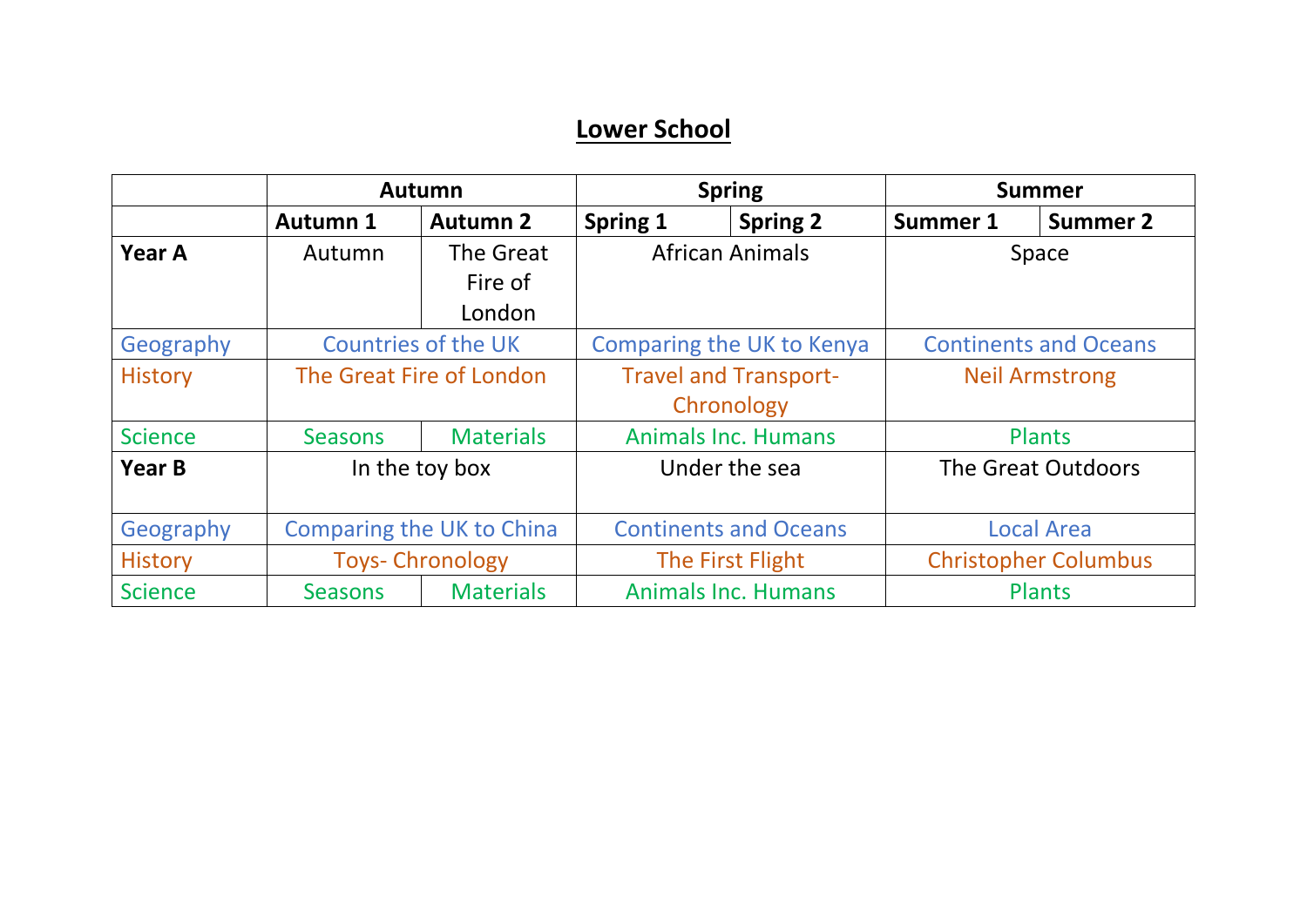## **Middle School**

|                | <b>Autumn</b>                          |                       | <b>Spring</b>                                |                                        | <b>Summer</b>                          |                           |
|----------------|----------------------------------------|-----------------------|----------------------------------------------|----------------------------------------|----------------------------------------|---------------------------|
|                | <b>Autumn 1</b>                        | <b>Autumn 2</b>       | <b>Spring 1</b>                              | <b>Spring 2</b>                        | Summer 1                               | <b>Summer 2</b>           |
| <b>Year A</b>  | Romans                                 |                       | Into the Woods                               |                                        | Summer by the Sea                      |                           |
| Geography      | The UK + Continents and Oceans         |                       | Ariel photos and plan<br>perspective         |                                        | <b>Physical/Human features</b>         |                           |
| <b>History</b> | <b>The Romans</b>                      |                       | <b>Mayan Civilisation c. AD 900</b>          |                                        | <b>Local History- Southend</b>         |                           |
| <b>Science</b> | <b>Animals Inc.</b><br><b>Humans</b>   | <b>Rocks and Soil</b> | <b>Electricity</b>                           | Living things<br>and their<br>habitats | Forces/<br><b>Magnets</b>              | Sound                     |
| Year B         | Egyptians                              |                       | <b>Nurturing Nurses</b>                      |                                        | Food and fitness                       |                           |
| Geography      | Comparing the UK to Egypt              |                       | Longitude/Latitude                           |                                        | The Water Cycle                        |                           |
| <b>History</b> | <b>Toys-Ancient Egyptians</b>          |                       | <b>Florence Nightingale/ Mary</b><br>Seacole |                                        | The Railway Revolution                 |                           |
| <b>Science</b> | <b>Rocks and Soil</b>                  | <b>Light and Dark</b> | <b>Plants</b>                                | <b>States of</b><br><b>Matter</b>      | <b>Teeth and</b><br><b>Digestion</b>   | Earth and<br><b>Space</b> |
| Year C         | Arctic                                 |                       | Stone Age to the Iron Age                    |                                        | Artists (Abstract)                     |                           |
| Geography      | <b>Compass and directions</b>          |                       | Seasonal/ daily weather                      |                                        | Locate countries and their<br>features |                           |
| <b>History</b> | <b>Explorers</b>                       |                       | Stone Age- Iron Age                          |                                        | <b>Elizabeth I and Queen Victoria</b>  |                           |
|                | Living things<br>and their<br>habitats | Sound                 | <b>States of</b><br><b>Matter</b>            | Forces/<br><b>Magnets</b>              | Light and Dark                         | Electricity               |